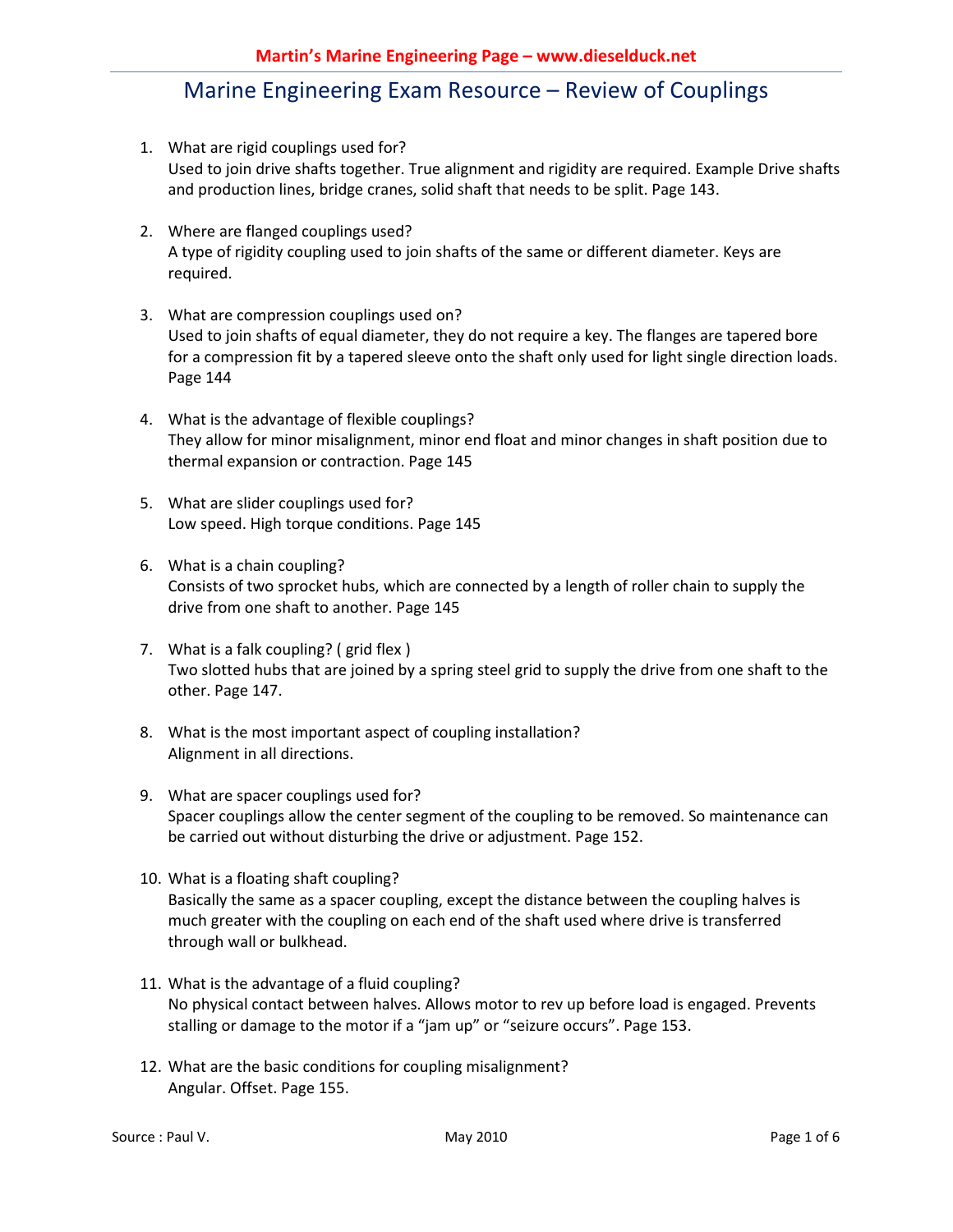- 13. What checks should be made before aligning a coupling? Check bedplate. Anchor bolts are tight. Pump and gearbox are firmly bolted down. All connections are made. Example Piping, bearings, are in good condition. No bent shafts. Motor pads are clean from burrs and paint. No rock in motor, (soft pads). Page 156.
- 14. What methods can be used for coupling alignment? Straight edge. Feeler gauges. Calipers. These can be used for rough alignments. Precision alignments you should use a dial indicator. Page 157
- 15. What is the most accurate alignment method? Dial indicator method. Page 158-159.
- 16. What is the sequence of alignment procedures?
	- A) vertical angular
	- b) vertical parallel
	- c) horizontal angular
	- d) Horizontal parallel Page 156.
- 17. What are the shimming formulas used in coupling alignment? Shims required = Distance between holes divided by Diameter of area being wiped (Diameter of face of coupler) times total indicator reading.
- 18. Where would misalignment be put into a coupling? If one unit runs hotter than the other, then the hotter unit is set lower than the cold unit so coupling alignment is achieved at operating temperature. Page 155
- 19. What three groups are clutches classified in?
	- A) Mechanical Positive contact, friction type, over running, one way.
	- B) Hydraulic or pneumatic
	- C) electrical Page 165 -166
- 20. What are jaw clutches used for? Positive contact. No slippage.
- 21. When should friction plates be changes in a friction clutch? Before the rivets show signs of wear or before excessive wear takes place with the molded type.
- 22. What is the advantage of a torque converter over a fluid coupling? Better efficiency. Ability to multiply torque. Can be back feed torque.
- 23. What types of coupling are used to join two shafts that meet at an angle? Universal joints
- 24. A heavily loaded drive has to be repeatedly started, motor overload is reduced by using what type of coupling? Centrifugal coupling / clutch or fluid coupling. Page 154 – 155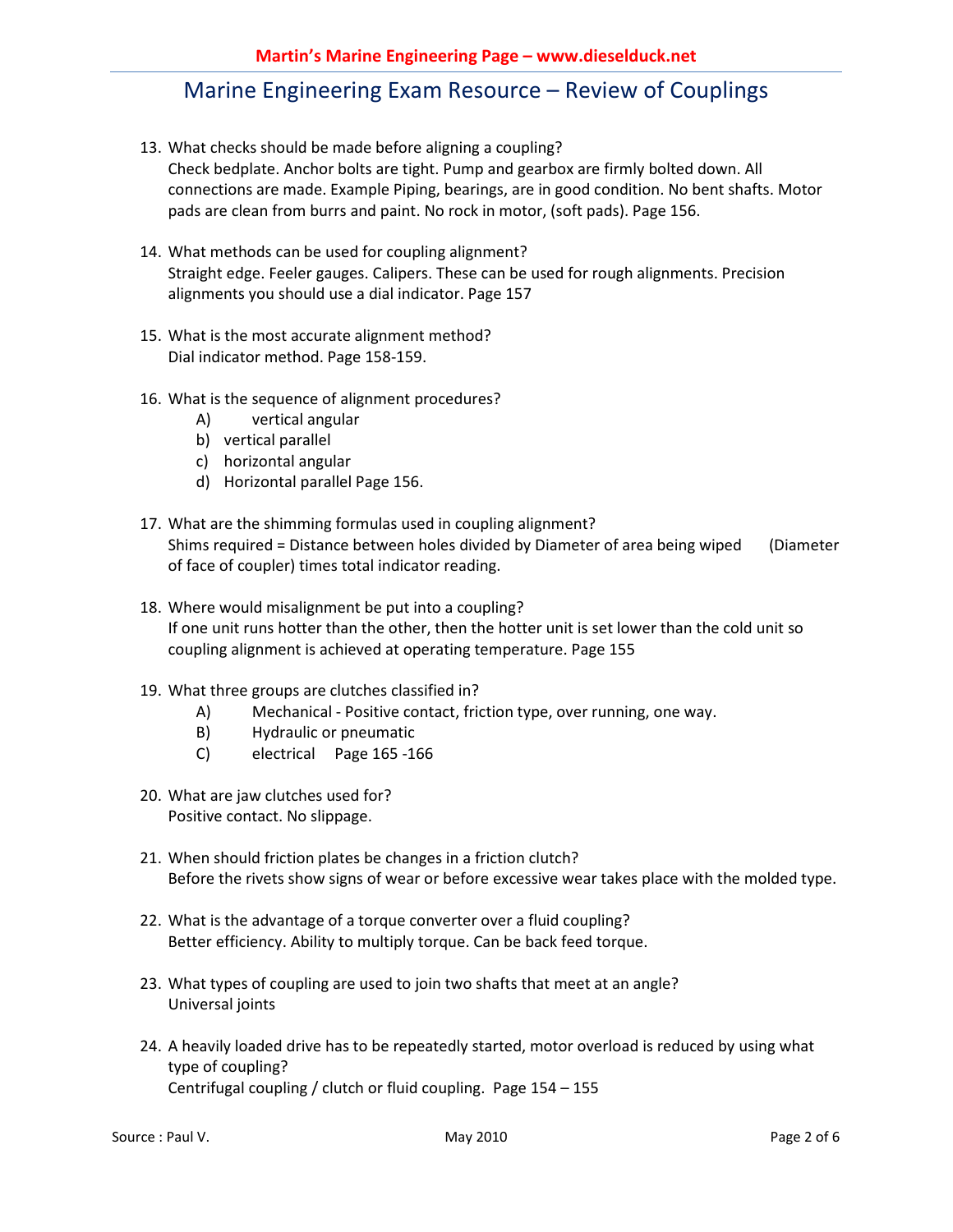- 25. A V belt has a number C 45, explain what these numbers mean?  $C$  = cross section of belt (A, B, C, D, E,).  $45$  = the nominal length on pitch line (inches or millimeters.) 50 = match code Page 174 - 176 - 177  $C$  45 49  $49 = 1/10$  undersized C 45 51 51 = 1/10 oversized
- 26. A V belt idler should be used where? Outside - inside Drive side - slack side Inside idler decreases area of contact. Outside idler increases area of contact. Page 181.
- 27. What determines grip of a belt? Belt tension. Wrap around the sheave. Sheave condition. (Coefficient of friction)
- 28. The neutral axis or pitch line of a V belt is? Where the drive or tension members are usually located. Page 174.
- 29. If the bottom of the V groove in a pulley is "shiny" what does this indicate? The sleeve is worn and the belt is riding on the bottom of the groove. Pulley groove is worn. Page 186
- 30. The type of belt that would be used where slippage cannot be tolerated is? Timing or positives drive belt. Page 186 –190
- 31. Where would a link belt be used? Used where it is impossible to use a endless type V belt. In an emergency where the correct belt is not available. Page 183
- 32. Standard crown of a flat belt pulley is? 1/8" in 12 in" 1" in 96" Page 195 – 196
- 33. Compass belts are designed to run what type of pulley? Flat belt pulleys. Page 194
- 34. On a flat belt drive with various pulley widths, the belt width is determined by? The narrowest pulley. Up to 6" - 1" either side. Over 6" - 2" either side. Page 195
- 35. The purpose on a crown on a pulley is to? Keep the belt on track. Page 195
- 36. A rolled edge flat belt with one layer of cords is known as? Compass belt. Page 194
- 37. With a V belt marked E 330, the 330 stands for what?  $E = \text{cross section}$  330 = the length of pitch line.
- 38. How are flat belts joined? Mechanical fasteners, a) alligator, b) bulldog, c) hinged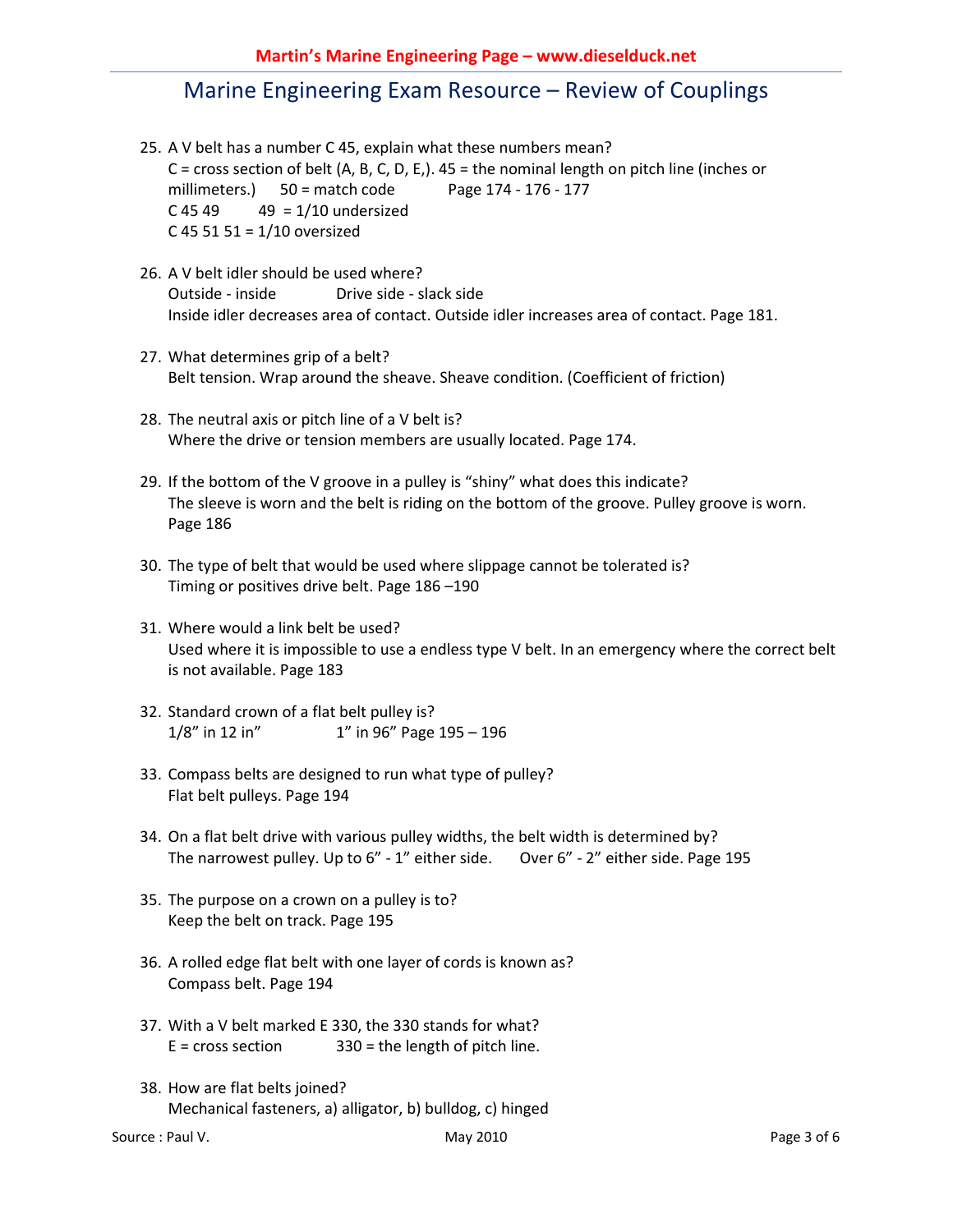Splicing / vulcanizing. Page 196 – 197

- 39. What is the most important dimension on a chain? Pitch
- 40. Explain a #80 chain?
	- 8 is pitch in 1/8 of an inch
	- 0 regular chain- usual proportion
	- 5 roller less
	- 1 light weight.
- 41. What is a type A sprocket? Type A = steel plate sprocket no hubs Type  $B = hubs$  on one side Type C = Hubs on both sides Type  $D = Split hub$  Page  $237 - 238$ .
- 42. Explain the marking 40-120-2 on a chain sprocket? 40 - chain size. 4- pitch in 1/8 of an inch, 0- regular chain. 120- number of teeth. 2- double stranded chain.
- 43. What type of link joins two chain ends? Connecting links.
- 44. What is #45 chain? 4 -  $4/8 = ½"$  pitch
	- 5 rollerless
- 45. Wear on the sides of sprocket teeth and the inside surface of roller link plate indicates? Mis-alignment.
- 46. How do we lengthen or shorten a chain by one pitch? By an offset link. Page 236
- 47. A high-speed drive with a single chain needs frequent changes of and sprockets. How can we eliminate this problem? Use a double chain with a smaller pitch. Stronger and more flexible. Page 242
- 48. A roller chain will have longer service life with? Lubrication oil. Correct alignment. Correct tension.
- 49. What is a herringbone gear? Double helical gears cut together. No thrust. Smooth operation. Page 216
- 50. What is a worm gear? Worm gear resembles a screw with threads. Smooth operations. Used in speed reducers. 30 % power loss. FL. A. oil required. Page 217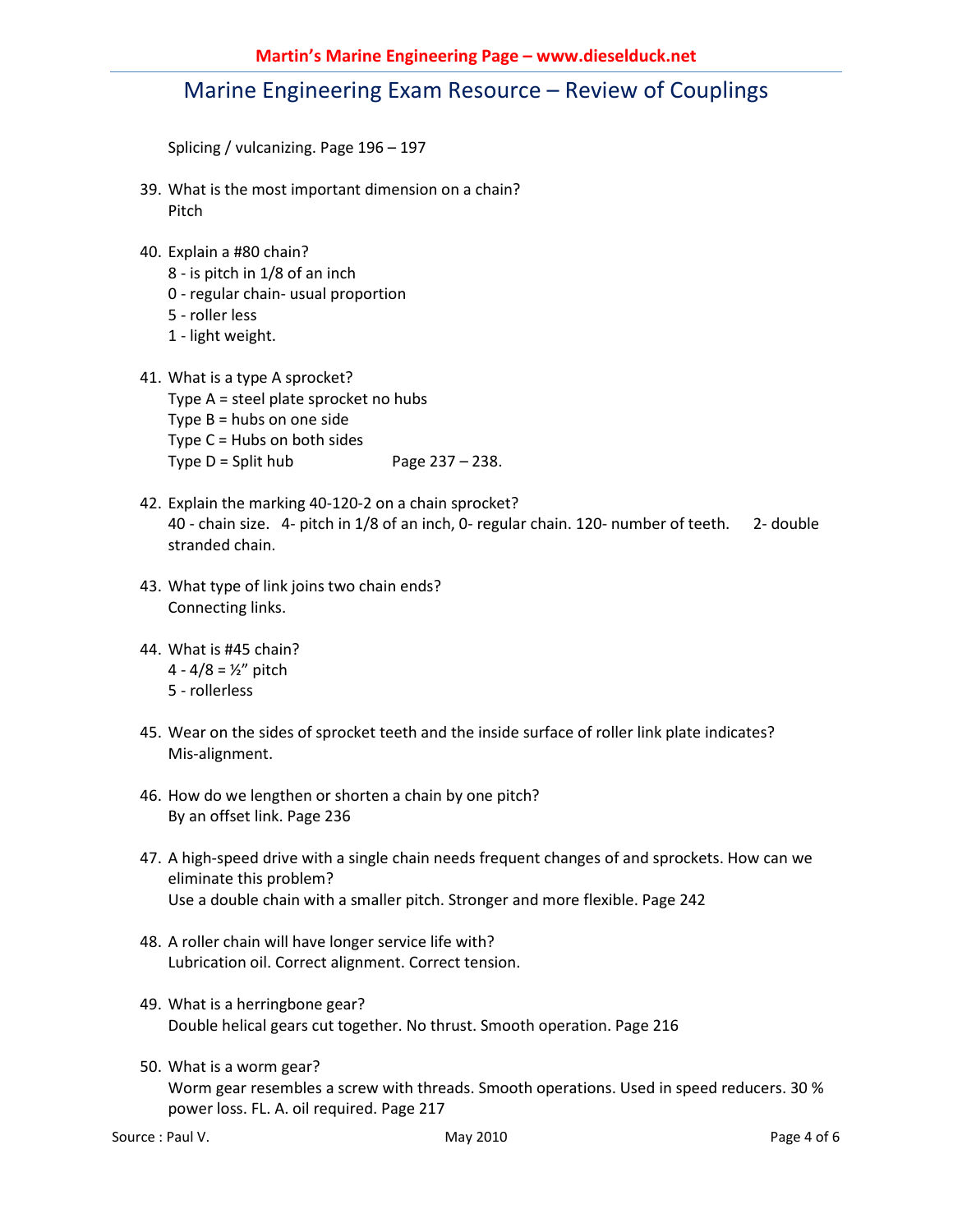- 51. What is a hypoid gear? A form of a helical gear for transmitting power with crossing shafts. E P oil required. Page 219
- 52. How is the ratio of a gearbox calculated? Input as compared to output. 25 RPM in 1 RPM out = 25:1
- 53. How is the ratio of a worm gear box calculated? Number of teeth on worm gear divided by number of starts on the worm.
- 54. What is diametral pitch? The number of teeth on a gear, for every inch of pitch diameter. Example 30 teeth with 3 inch pitch diameter = DP = 10. Gear must have same DP to mesh. Page 212-213.
- 55. What gear set gives a reciprocating motion? Rack and pinion. Page 214.
- 56. Gears operating on crossing shafts are? Hypoid gears. Page 219.
- 57. How do we prevent rotation of a shaft-mounted gearbox? Holding the housing with a tie rod. Page 231.
- 58. What is the reduction of a worm gear box that has a 60-tooth worm gear and a single start worm? Number of teeth in worm gear divided by number of start in worm = 60:1.
- 59. Gears that intersect and have an equal number of teeth are? Mitre gears. 45 degree angle both same. Bevel gear can have two different angles. Page 217.
- 60. What combination should helical gears be if they are to operate on parallel shafts? Opposite hand. Right hand and left hand. Page 215.
- 61. What type of gearing does not require thrust bearings? Herringbone. Spur gear. Double helical. Two separate gears back to back left and right hand. Page 216-214.
- 62. Which direction can a motor turn in an overrunning clutch? One direction only. Conveyors.
- 63. When is a dial indicator reading most accurate? When the plunger is 90 degrees to the surface of the coupling.